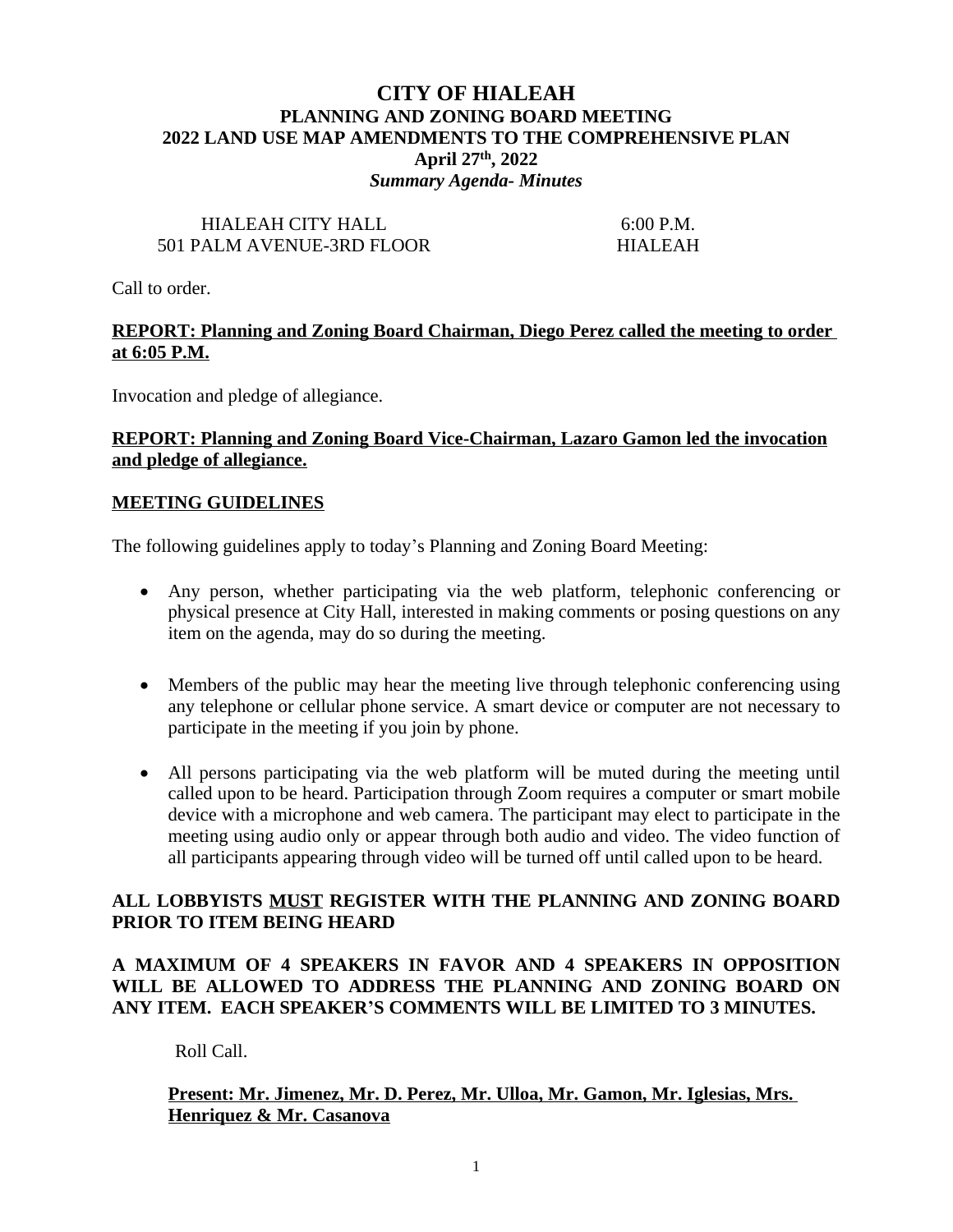# **ADMINISTRATION OF OATH TO ALL APPLICANTS AND ANYONE WHO WILL BE SPEAKING BEFORE THE BOARD ON ANY ITEM.**

SUMMARY MINUTES, OR A COPY OF THE AUDIO FILE OF THE PROCEEDINGS BEFORE THE PLANNING AND ZONING BOARD, SHALL BE PREPARED AND SUBMITTED TO THE CITY COUNCIL BEFORE ITS HEARING.

**THE PLANNING AND ZONING BOARD RECOMMENDATIONS FOR THE FOLLOWING PUBLIC HEARING REQUESTS WILL BE HEARD BY THE CITY COUNCIL, AT ITS SCHEDULED MEETING OF TUESDAY, MAY 10TH, 2022.**

**LU-1. Small Scale Amendment** from Commercial to Transit Oriented Development District. Property located at **1067 East 25th Street,** Hialeah zoned C-2 (Liberal Retail Commercial District). **Applicant: BEC Housing Trust, LLC.**

**Planner's recommendation: Approval**

**Motion to Approve: Mr. Casanova & Mr. Iglesias; Second: Mr. Jimenez Motion Passed: 7-0**

*Item approved*

# **CITY OF HIALEAH PLANNING AND ZONING BOARD MEETING**

1. Approval of Planning and Zoning Board Summary Agenda of April 13<sup>th</sup>, 2022 as submitted.

### **Motion to Approve: Mr. Casanova; Second: Mr. Gamon Motion Passed: 7-0**

#### *Item approved*

A WRITTEN DECISION AND RESOLUTION WILL BE PREPARED AND PRESENTED FOR REVIEW TO THE CITY COUNCIL. THE CITY COUNCIL IS AUTHORIZED TO AFFIRM, AFFIRM WITH CONDITIONS, OR OVERRIDE THE DECISIONS BY RESOLUTION. AFTER THE RESOLUTION IS ADOPTED, CONTACT A MEMBER OF THE CITY CLERK'S OFFICE TO OBTAIN A COPY OF THE FINAL DECISION AND RESOLUTION. UPON YOUR RECEIPT OF THE FINAL DECISION AND RESOLUTION, CONTACT THE BUILDING DEPARTMENT TO OBTAIN YOUR REQUIRED BUILDING PERMIT. SUMMARY MINUTES, OR A COPY OF THE AUDIO FILE OF THE PROCEEDINGS BEFORE THE PLANNING AND ZONING BOARD, SHALL BE PREPARED AND SUBMITTED TO THE CITY COUNCIL BEFORE ITS HEARING.

**THE PLANNING AND ZONING BOARD RECOMMENDATIONS FOR THE FOLLOWING PUBLIC HEARING REQUESTS WILL BE HEARD BY THE CITY COUNCIL, AT ITS SCHEDULED MEETING OF TUESDAY, MAY 24TH, 2022.**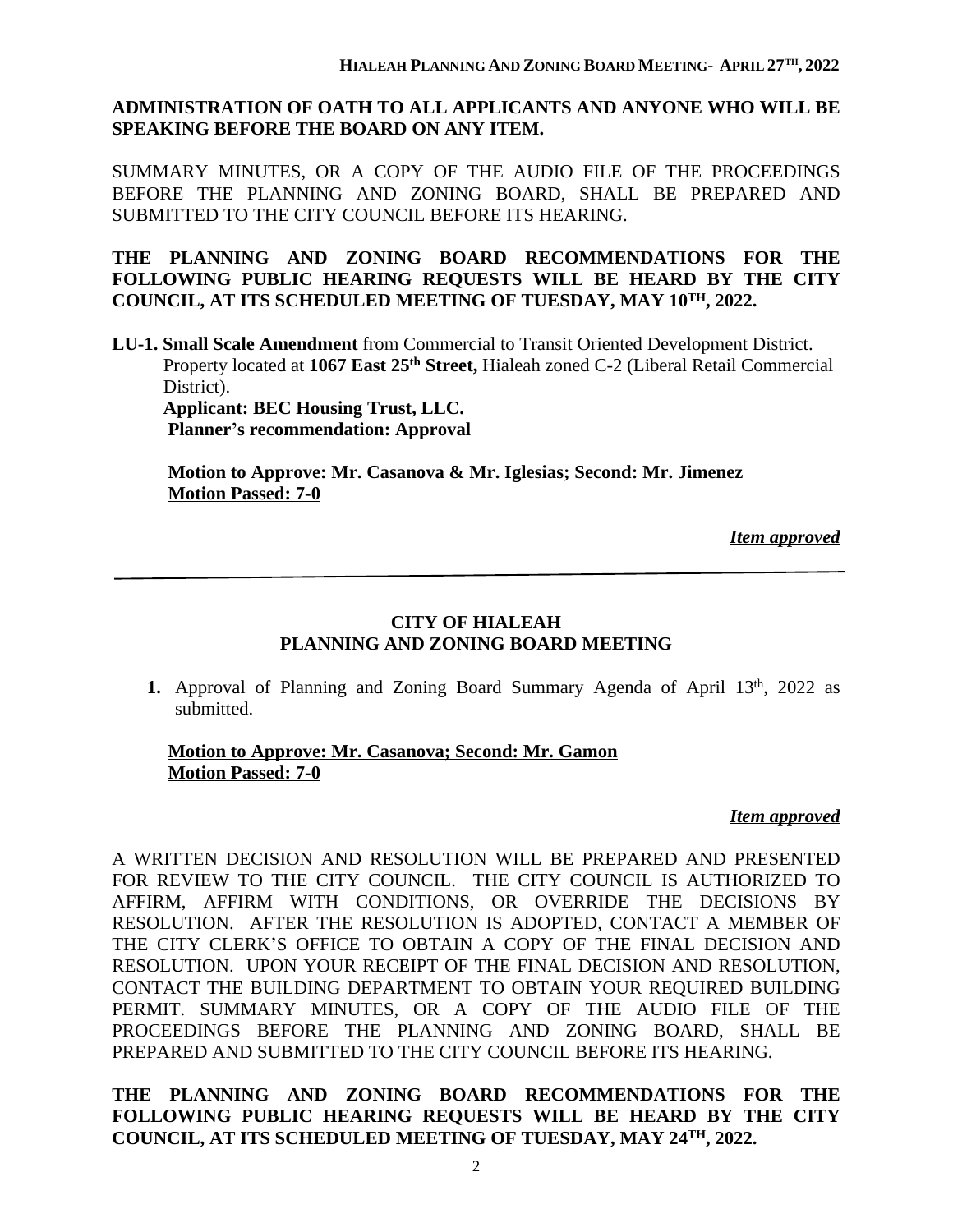**2. Final decision** to allow interior west side setback of 5.7 feet, where 6 feet are required, and allow rear setback of 14.8 feet, where 20 feet are required for an existing terrace to be legalized. Property located at **780 SE 5 th Place**, Hialeah, zoned R-1 (One-Family District). **Applicant: Justo A. Diaz**

**Planner's recommendation: Approve with condition Motion to Approve with Condition: Mr. Jimenez; Second: Mr. Ulloa Motion Passed: 7-0 FINAL DECISION NO. 2022-08**

# *Item approved with the condition that the terrace remains open on three sides.*

## **THE PLANNING AND ZONING BOARD RECOMMENDATIONS FOR THE FOLLOWING PUBLIC HEARING REQUESTS WILL BE HEARD BY THE CITY COUNCIL, AT ITS SCHEDULED MEETING OF TUESDAY, MAY 10TH, 2022.**

**3. Rezoning** property from C-2 (Liberal Retail Commercial District) to TOD (Transit Oriented Development District) and variance permit to allow 10 stories, where 8 stories is the maximum allowed. Property located at **1067 East 25th Street**, Hialeah, zoned C-2 (Liberal Retail Commercial District).

**Applicant: BEC Housing Trust, LLC. Planner's recommendation: Approval**

**Motion to Approve: Mr. Iglesias; Second: Mr. Ulloa Motion Passed: 7-0**

# *Item approved*

**4. Rezoning** property from R-1 (One-Family District) to R-3-3 (Multiple-Family District) and variance permit to allow front setback of 21.8 feet, where 25 feet are required; allow street side setback of 6 feet, where 15 feet are required; allow rear setback of 11.6 feet, where 20 feet are required; allow total lot coverage of 31%, where 30% is the maximum allowed and allow 23% pervious area, where 30% is the minimum required. Property located at **782 East 37th Street**, Hialeah, zoned R-1 (One-Family District). **Applicant: Ceasar Mestre, Esq. Planner's recommendation: Approval**

## **Motion to Approve: Mr. Casanova; Second: Mr. Iglesias Motion Passed: 7-0**

# *Item approved*

**5. Rezoning** from R-1 (One-Family District) to GUD (Governmental Use District) of property located at 815 W 75<sup>th</sup> Street and Special Use Permit (SUP) to allow the expansion of the Neighborhood Business District Overlay. Variance permit to allow residential use on the ground floor, where residential use is allowed above ground floor level; allow 1,049 parking spaces, where 1,544 parking spaces are required, and allow 19.8% pervious area, where 30% is the minimum required. Property located at **7605**